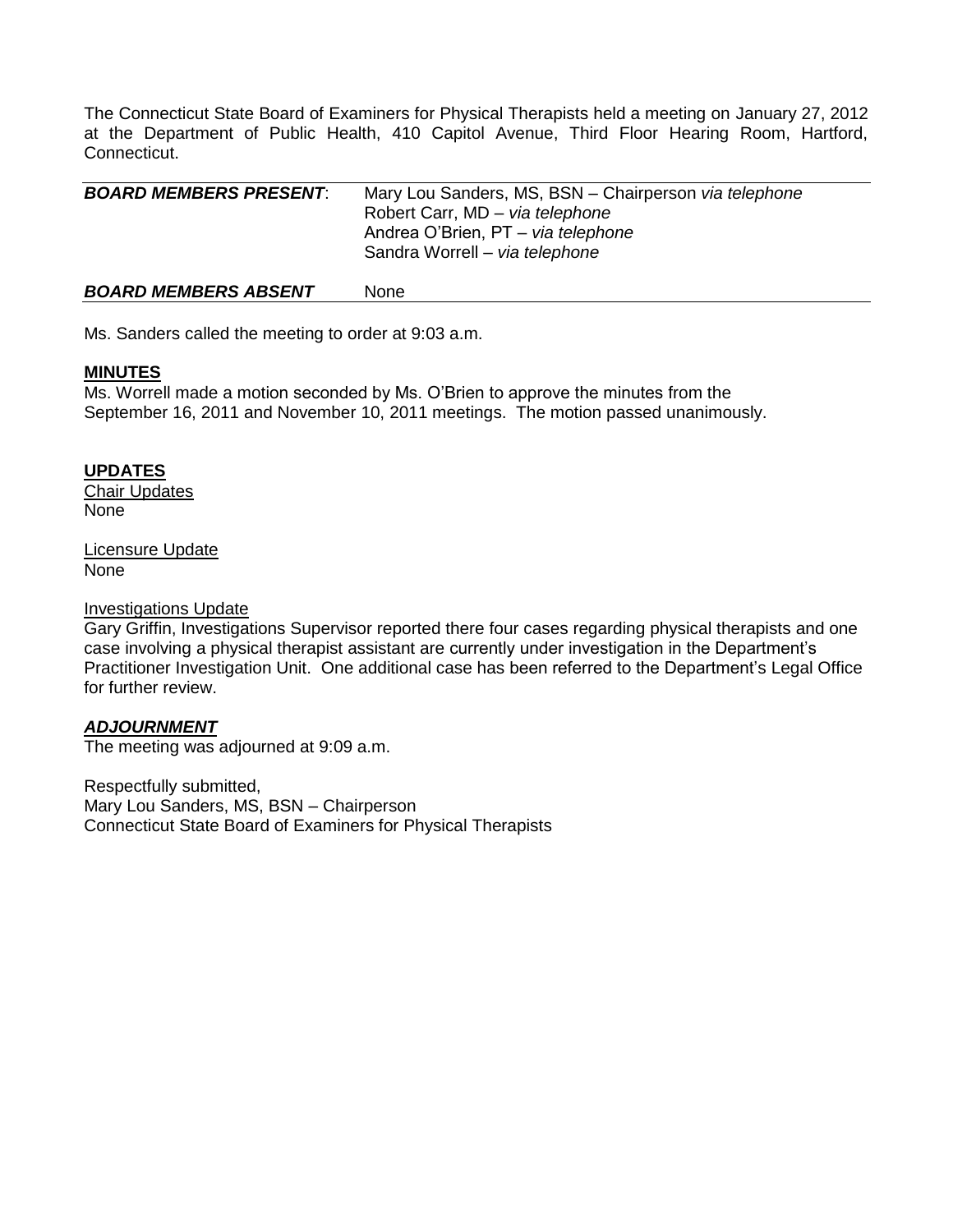The Connecticut State Board of Examiners for Physical Therapists held a meeting on April 20, 2012 at the Department of Public Health, 410 Capitol Avenue, Conference Room 3-C, Hartford, Connecticut.

| <b>BOARD MEMBERS PRESENT:</b> | Mary Lou Sanders, MS, BSN - Chairperson via telephone<br>Robert Carr, MD - via telephone<br>Andrea O'Brien, PT - via telephone<br>Sandra Worrell - via telephone |
|-------------------------------|------------------------------------------------------------------------------------------------------------------------------------------------------------------|
| <b>BOARD MEMBERS ABSENT</b>   | None                                                                                                                                                             |

Ms. Sanders called the meeting to order at 8:32 a.m.

### **MINUTES**

The minutes from the January 27, 2012 meeting were reviewed. Ms. Worrell made a motion, seconded by Ms. O'Brien, to adopt the minutes. The motion passed.

### **INVESTIGATIONS UPDATE**

Gary Griffin, Investigation Supervisor, Department of Public Health reported there are six cases currently under investigation by the Department. Five pertain to physical therapists and one pertains to a physical therapist assistance. In addition, one case is currently being reviewed by the Department's Legal Office.

#### *ADJOURNMENT*

The meeting was adjourned at 8:40 a.m.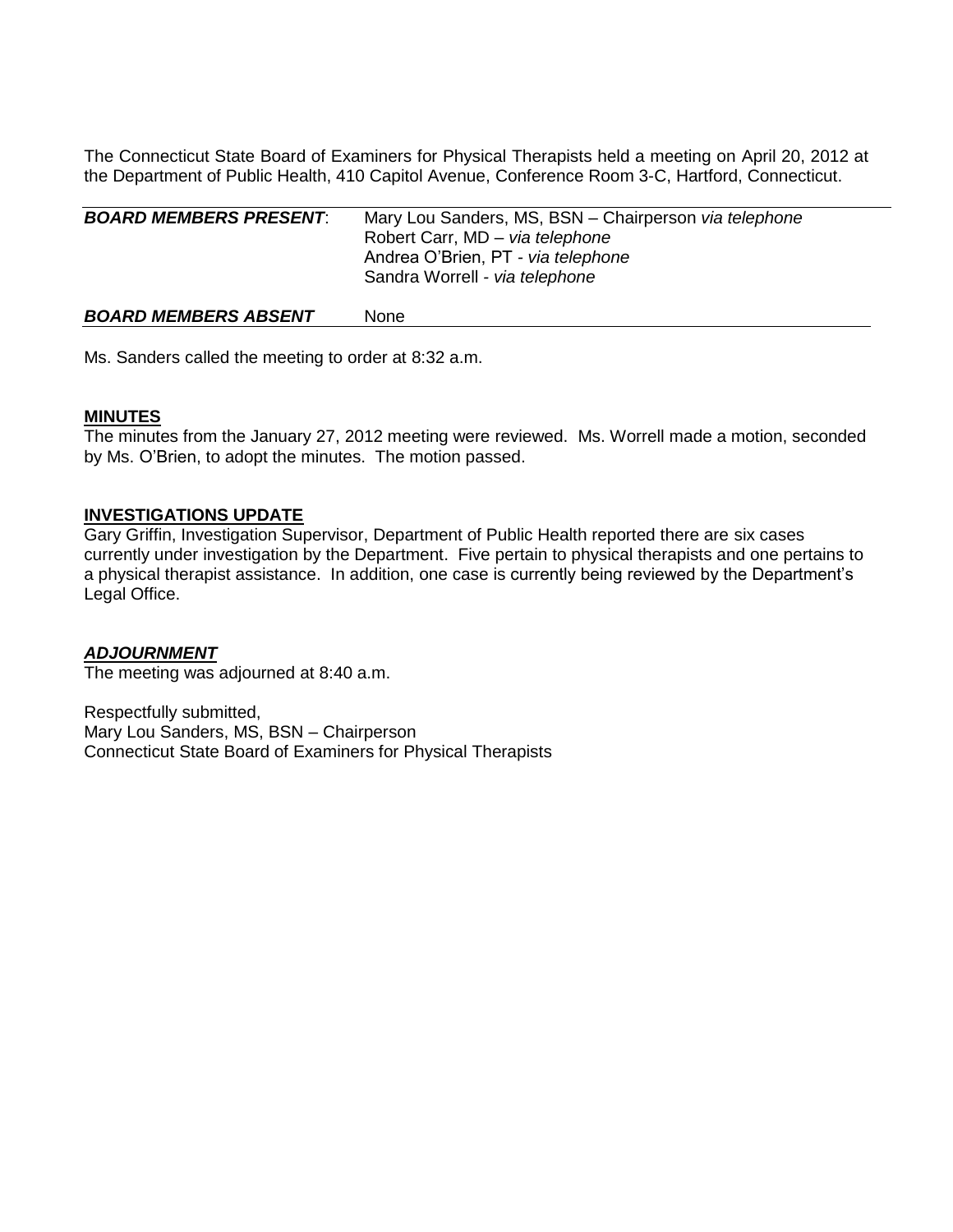The Connecticut State Board of Examiners for Physical Therapists held a meeting on September 7, 2012 at the Department of Public Health, 410 Capitol Avenue, third floor hearing room, Hartford, Connecticut.

| <b>BOARD MEMBERS PRESENT:</b> | Mary Lou Sanders, MS, BSN, Chairperson - via telephone<br>Andrea O'Brien, PT - via telephone<br>Sandra Worrell - via telephone |
|-------------------------------|--------------------------------------------------------------------------------------------------------------------------------|
|                               |                                                                                                                                |

**BOARD MEMBERS ABSENT** Robert Carr, MD

Ms. Sanders called the meeting to order at 8:31 a.m.

### **MINUTES**

The minutes from the April 20, 2012 meeting were reviewed. Ms. O'Brien made a motion, seconded by Ms. Worrell, to adopt the minutes. The motion passed.

# **INVESTIGATIONS UPDATE**

Gary Griffin, Investigation Supervisor, Department of Public Health reported there are five cases currently under investigation by the Department. In addition, one case has been referred to the Department's Legal Office.

# **LEGAL OFFICE BUSINESS**

Kevin A. Carbone, PT – Petition No. 2011-1016 Leslie Scoville, Staff Attorney, Department of Public Health presented a Consent Order in the matter of Kevin A. Carbone, PT. Respondent was not present or represented. Ms. O'Brien made a motion, seconded by Ms. Worrell to adopt the Consent Order that imposes a \$250.00 civil penalty. The motion passed.

# *ADJOURNMENT*

The meeting was adjourned at 8:42 a.m.